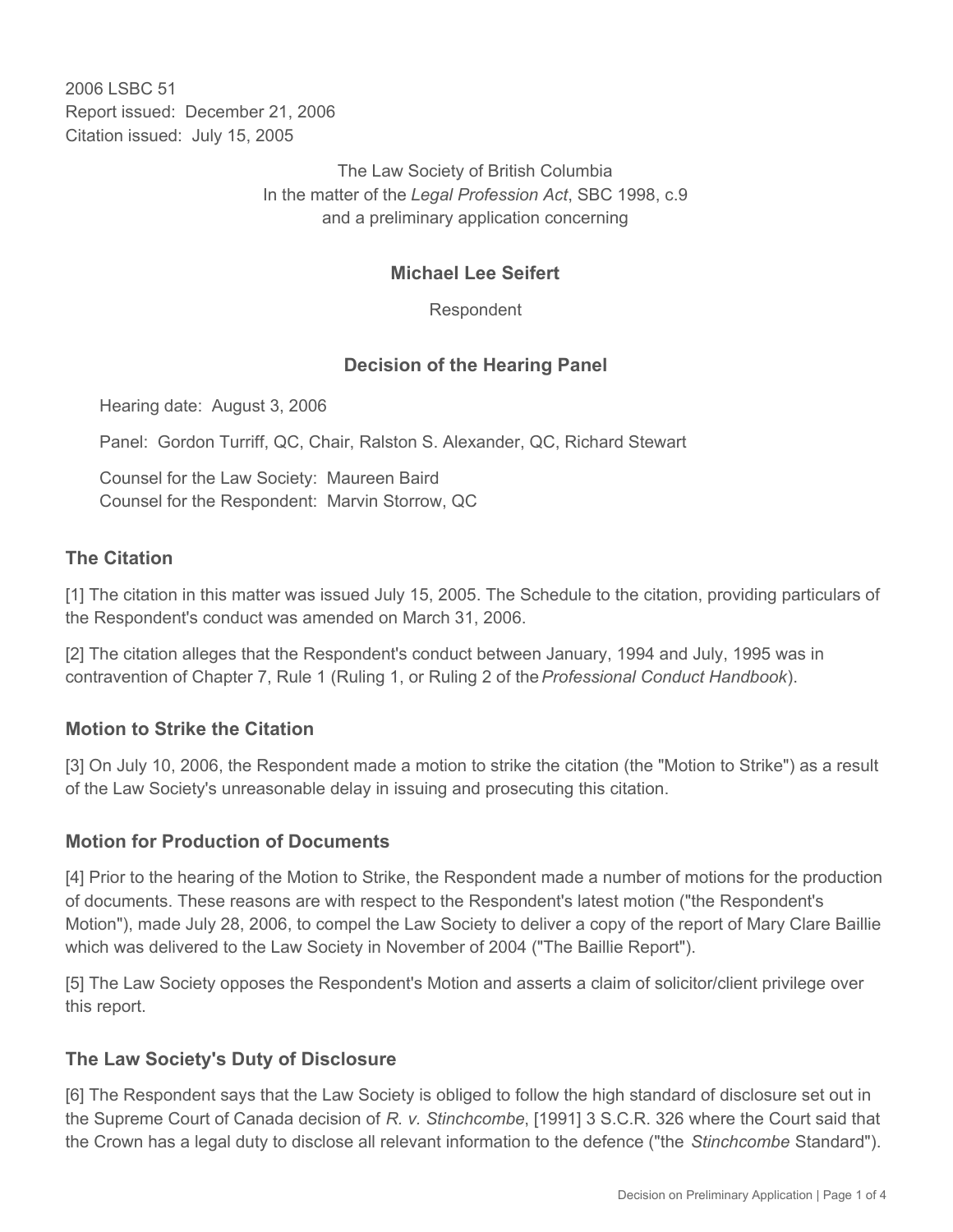[7] The Respondent says that, taking into account the facts of this case, the Panel should order full disclosure of the Law Society's investigation of the Respondent, which includes the Baillie Report.

[8] The Law Society refers to Rule 4-25 of the Law Society Rules, and acknowledges that the Law Society has a common law obligation to provide a high level of disclosure.

[9] The Law Society does not acknowledge that its common law duty requires adherence to the *Stinchcombe* Standard.

[10] The Law Society refers to the Supreme Court of Canada decision of *May v. Ferndale Institution*, [2005] 3 S.C.R. 809. In that decision, the Supreme Court said that the *Stinchcombe* Standard does not apply in an administrative setting.

[11] The *May v. Ferndale* decision can be distinguished on its facts. The hearing of this citation is a quasi-judicial proceeding, not a purely administrative proceeding. This particular case against the Respondent alleges professional misconduct. The determination of this citation could result in serious consequences to the Respondent, including the loss of his ability to practise, and damage to his professional reputation.

[12] On this application the Panel does not have to decide if the *Stinchcombe* Standard applies to the disclosure required by the Law Society. Both the Respondent and the Law Society agree that the Law Society is not obliged to disclose privileged documents.

## **Solicitor/Client Privilege**

[13] The Law Society and the Respondent both agree that adherence to the *Stinchcombe* Standard does not require the Law Society to disclose privileged communications.

[14] The Baillie Report is clearly a privileged communication between Ms. Baillie and the Law Society.

[15] However, the Law Society's right to claim privilege over the Baillie Report is not absolute.

[16] In the case of *Goodis v. Ontario (Ministry of Correctional Services)*, 2006 SCC 31 the Supreme Court of Canada held that:

The substantive rule laid down in *Descôteaux* is that a judge must not interfere with the confidentiality of communications between solicitor and client "except to the extent absolutely necessary in order to achieve the ends sought by the enabling legislation". ... It is, therefore, incumbent on a judge to apply the "absolutely necessary" test when deciding an application for the disclosure of such records. (paragraph 15)

[17] See also similar statements made by the Court in:

*Pritchard v. Ontario (Human Rights Commission)*, [2004] 1 S.C.R. 809

*R. v. McClure*, [2001] 1 S.C.R. 445

*Lavallee, Rackel & Heintz v. Canada (Attorney General)*; *White, Ottenheimer & Baker v. Canada (Attorney General); R. v. Fink*, [2002] 3 S.C.R. (209)

#### **Waiver and Privilege**

[18] The Respondent says that by expressly placing in issue the reasonableness of, and the explanation for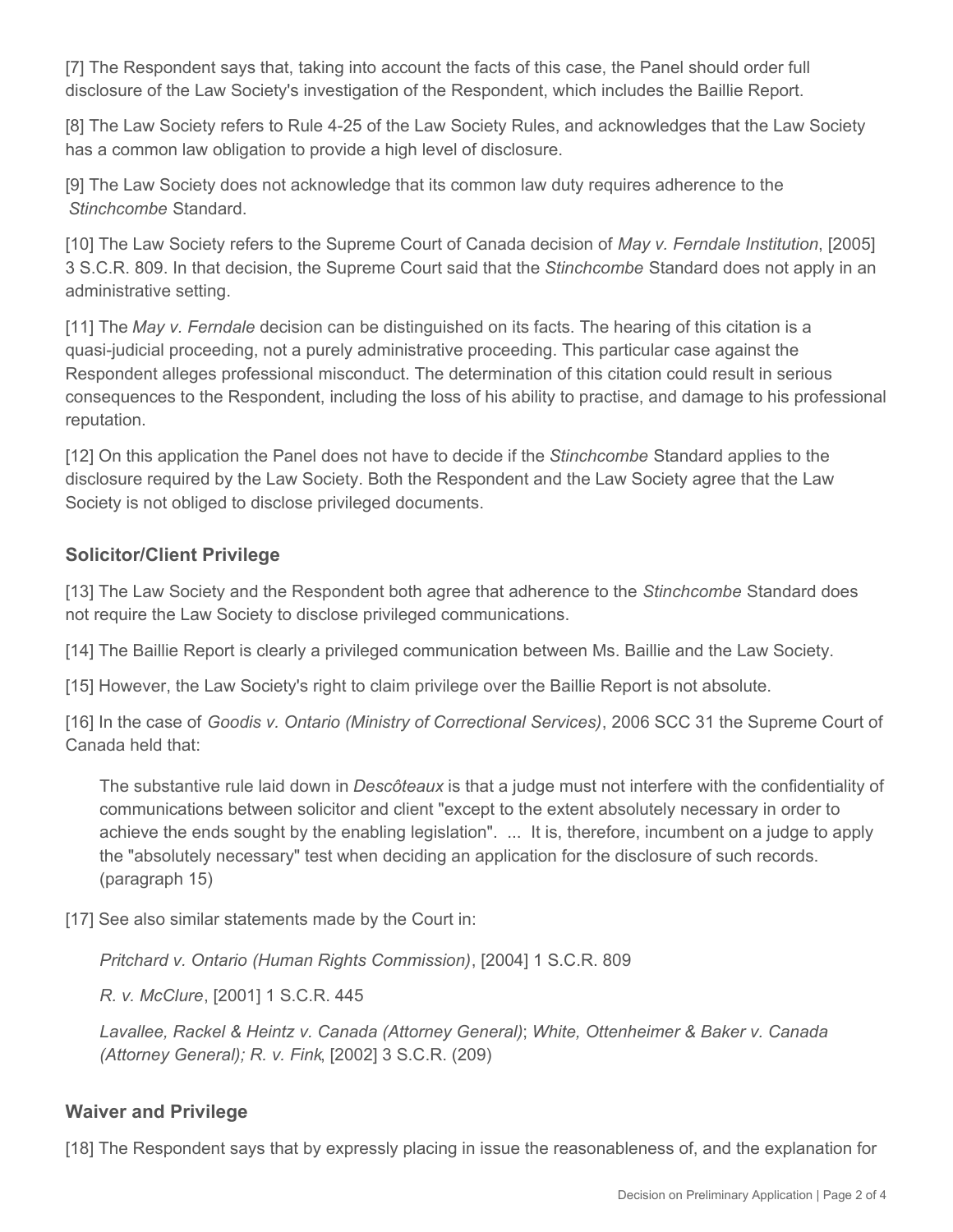the delay of its investigation, the Law Society has implicitly waived any privilege over the information, etc.

[19] The Respondent relies on the decision of *Doman Forest Products Ltd v. GMAC Commercial Credit Corp.,* 2004 BCCA 512, which cited with approval the statements of McLachlin J., (as she then was) in *S. & K. Processors Ltd. v. Campbell Avenue Herring Producers Ltd.* (1983), 45 BCLR 218 (SC) at 220:

Waiver of privilege is ordinarily established where it is shown that the possessor of the privilege: (1) knows of the existence of the privilege; and (2) voluntarily evinces an intention to waive that privilege. However, waiver may also occur in the absence of an intention to waive, where fairness and consistency so require. Thus waiver of privilege as to part of a communication will be held to be waiver as to the entire communication. Similarly, where a litigant relies on legal advice as an element of his claim or defence, the privilege which would otherwise attach to that advice is lost.

[20] See also *Bank Leu Ag v. Gaming Lottery Corp.*, [1999] O.J. No. 3949 (SCJ):

When a party places its state of mind in issue and has received legal advice to help form that state of mind, privilege will be deemed to be waived with respect to such legal advice. (paragraph 5)

[21] The Respondent says that the Law Society has raised an affirmative defence to the issue of inordinate delay, by *voluntarily* placing in issue the reasonableness of, and explanation for, the lengthy delay in the Seifert investigation, while at the same time asserting a reliance on legal advice in an attempt to support its contention that the delay was not undue, unreasonable or unexplained. The Respondent says that, in this circumstance, there is a waiver with respect to all such advice, including the Baillie Report.

[22] The Law Society explains the reason it has referred to the Baillie Report is to provide the Panel with a narrative of what occurred in the investigation. The Law Society says further that:

(a) the receipt of the opinion is a fact in that narrative or chronology;

(b) not to refer to it would, in its submission, fail to fully detail the time-line of October, 2003 to November, 2004, when Ms. Baillie handled the Law Society's ongoing investigation into the Respondent's conduct;

(c) at the end of November 2004, Ms. Baillie had prepared her legal opinion. After receiving this report, Stuart Cameron, Director of Professional Regulation, asked Todd Follett, Law Society Counsel, to prepare an opinion for the Discipline Committee (paragraph 37 of its written submissions).

[23] The Law Society submits that a mere allegation as to the state of affairs on which a party may have received legal advice does not warrant setting aside solicitor/client privilege. Rather, a party must voluntarily inject into the suit the question of its state of mind.

[24] The Law Society submits further that this typically occurs when a litigant relies on legal advice as an element of his claim or defence.

[25] The Law Society uses the example of the case of *Apotex Inc. v. Canada (Minister of Health)*, 2003 FC 1480, aff'd (2004) 34 C.P.R. (4th) 289 (C.A.) and *Doman (supra)* where a litigant relied on the legal advice it received as an affirmative defence.

[26] This Panel agrees with the Law Society when it says that the fact that the Law Society received and reviewed the Baillie Report is not an element of the claim or the defence. Rather, it is simply part of the narrative of what occurred, which must be considered by the Panel in its determination.

[27] The Panel concludes that the Law Society has not waived its claim of privilege over the Baillie Report.